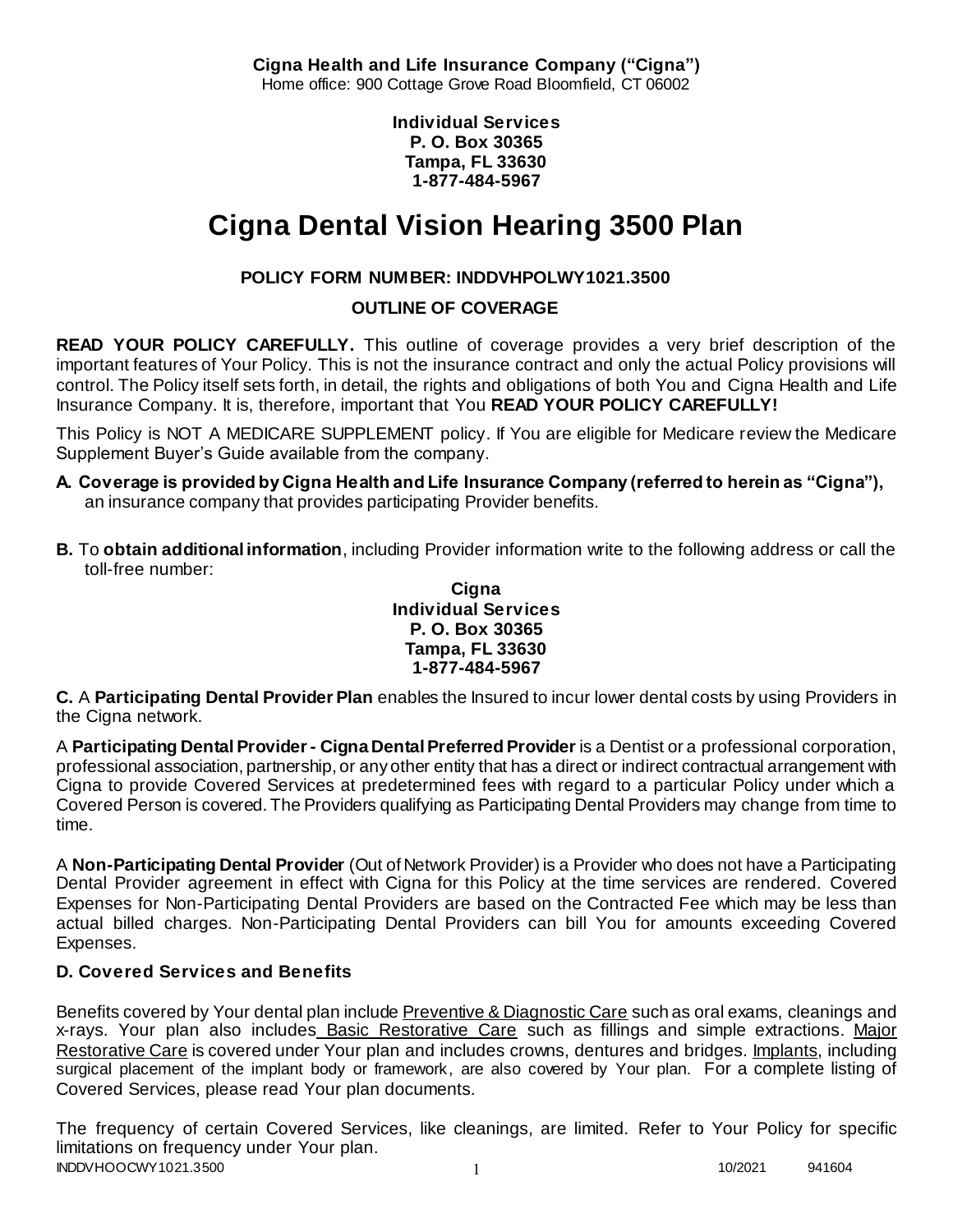## **Benefit Schedule**

The benefits outlined in the table below show the payment percentages for Covered Expenses **AFTER** any applicable Deductibles have been satisfied unless otherwise stated.

# **CIGNA DENTAL, VISION, AND HEARING INSURANCE** *The Schedule*

#### **For You and Your Dependents**

#### **The Schedule – Dental Benefits**

If You select a Participating Dental Provider, Your cost will be less than if You select a Non-Participating Dental Provider.

#### **Emergency Services**

The Benefit Percentage payable for Emergency Services charges made by a Non-Participating Dental Provider is the same Benefit Percentage as for Participating Dental Provider Charges. Dental Emergency services are required immediately to either alleviate pain or to treat the sudden onset of an acute dental condition. These are usually minor procedures performed in response to serious symptoms, which temporarily relieve significant pain, but do not effect a definitive cure, and which, if not rendered, will likely result in a more serious dental or medical complication.

#### **Dental Deductibles**

Dental Deductibles are expenses to be paid by You or Your Dependent. Dental Deductibles are in addition to any Coinsurance. Once the Dental Deductible maximum in The Schedule has been reached You and Your family need not satisfy any further dental deductible for the rest of that year.

#### **Participating Dental Provider Payment**

Participating Dental Provider services are paid based on the Contracted Fee agreed upon by the Provider and Cigna.

#### **Non-Participating Dental Provider Payment**

Non-Participating Dental Provider services are paid based on the Contracted Fee.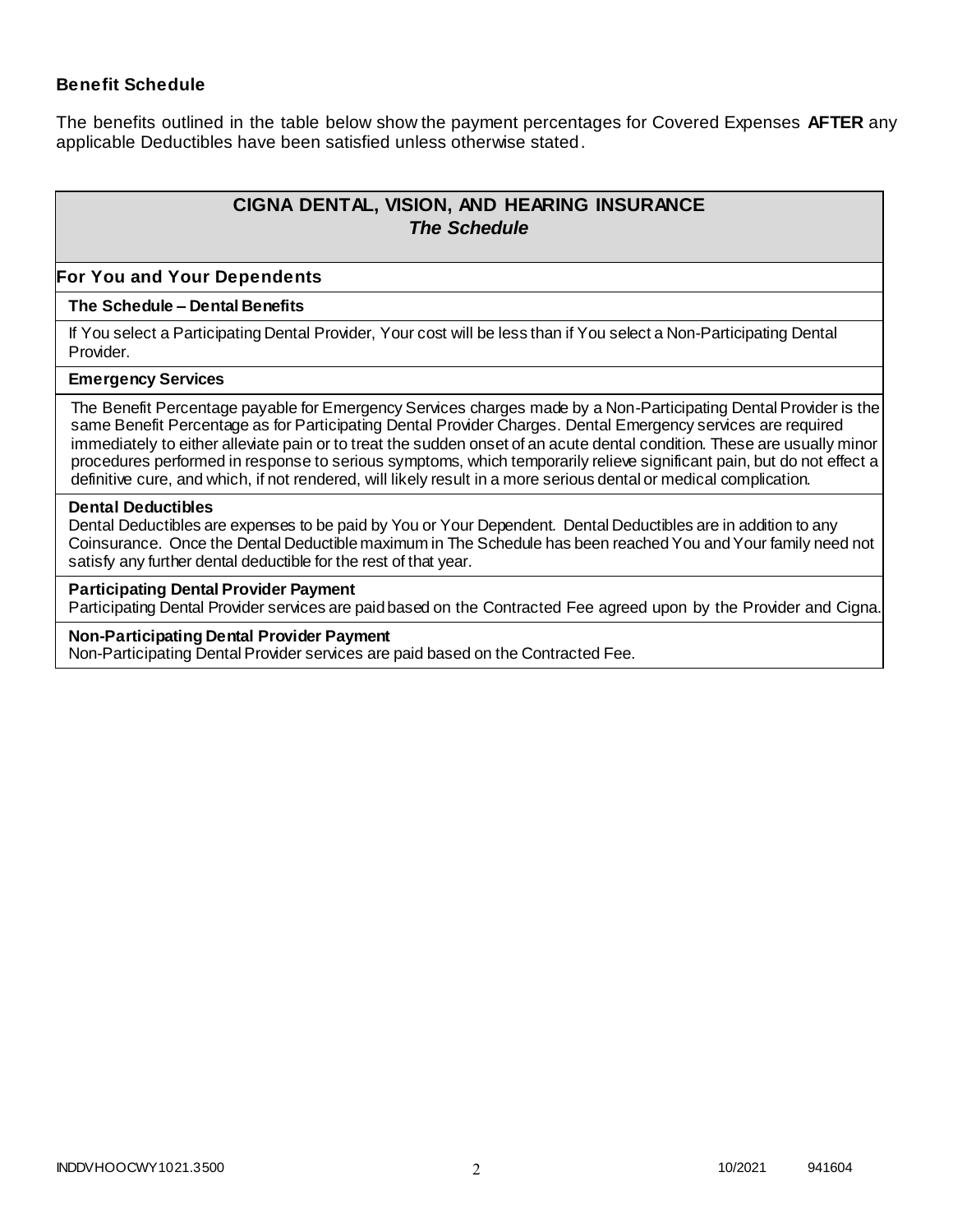| DENTAL BENEFIT HIGHLIGHTS                                                                                                                                                                                                                                                 |                                                  |
|---------------------------------------------------------------------------------------------------------------------------------------------------------------------------------------------------------------------------------------------------------------------------|--------------------------------------------------|
| Classes I, II, III, IX<br><b>Calendar Year Maximum</b>                                                                                                                                                                                                                    | \$2,500 per person                               |
| <b>Class IX Lifetime Maximum</b>                                                                                                                                                                                                                                          | \$2,000 per person                               |
| <b>Calendar Year Dental Deductible</b>                                                                                                                                                                                                                                    |                                                  |
| Individual                                                                                                                                                                                                                                                                | \$100 per person                                 |
|                                                                                                                                                                                                                                                                           | Not Applicable to Class I                        |
| Class I                                                                                                                                                                                                                                                                   | The Percentage of Covered Expenses the Plan Pays |
| Preventive Care<br>Oral Exams<br><b>Routine Cleanings</b><br>Routine X-rays<br>Non-Routine X-rays<br><b>Fluoride Application</b><br><b>Sealants</b><br>Space Maintainers (non-orthodontic)<br>Emergency Care to Relieve Pain                                              | 100%                                             |
| <b>Class II</b>                                                                                                                                                                                                                                                           | The Percentage of Covered Expenses the Plan Pays |
| <b>Basic Restorative</b><br>Fillings<br>Surgical Extraction of Impacted Teeth<br>Oral Surgery, Simple Extractions<br>Relines, Rebases, and Adjustments<br>Repairs - Bridges, Crowns, and Inlays<br>Repairs - Dentures                                                     | 80% after dental deductible                      |
| <b>Class III</b>                                                                                                                                                                                                                                                          | The Percentage of Covered Expenses the Plan Pays |
| <b>Major Restorative</b><br>Crowns / Inlays / Onlays<br>Root Canal Therapy / Endodontics<br><b>Minor Periodontics</b><br><b>Major Periodontics</b><br>Oral Surgery, All Except Simple Extractions<br>Prosthesis Over Implant<br>Anesthetics<br>Dentures<br><b>Bridges</b> | 50% after dental deductible                      |
| <b>Class IX</b>                                                                                                                                                                                                                                                           | The Percentage of Covered Expenses the Plan Pays |
| Implants                                                                                                                                                                                                                                                                  | 50% after plan deductible                        |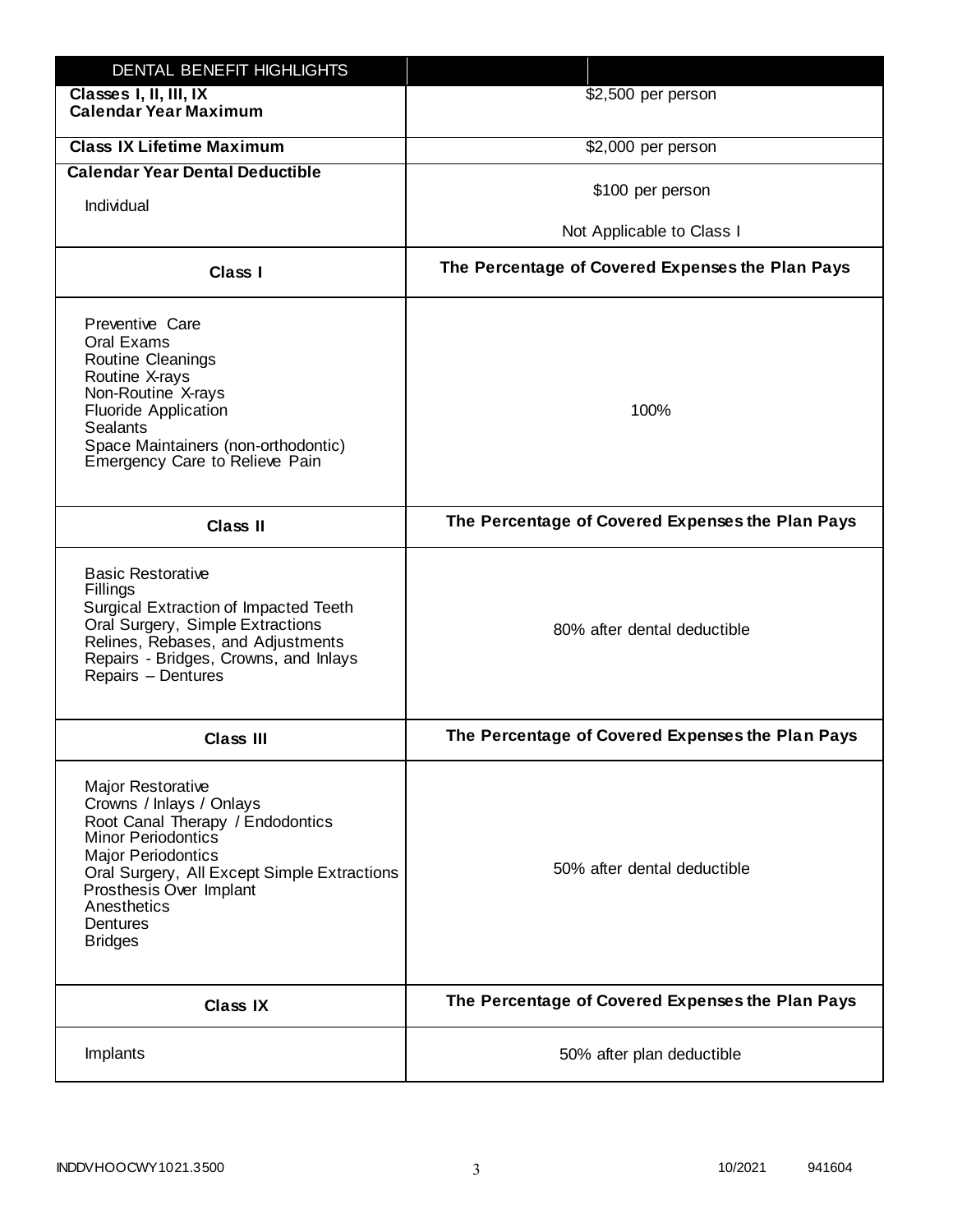| The Schedule - Vision Benefits                                                                  |                                                                                          |
|-------------------------------------------------------------------------------------------------|------------------------------------------------------------------------------------------|
| <b>VISION BENEFIT HIGHLIGHTS</b>                                                                |                                                                                          |
| Eye Examinations, including refraction                                                          | The plan pays 90% of expenses, not to exceed a \$100 calendar<br>year maximum per person |
| Materials (corrective eyeglasses or contact<br>lenses, including fittings and follow-up visits) | \$300 calendar year maximum per person                                                   |

| The Schedule - Hearing Benefits                             |                                        |
|-------------------------------------------------------------|----------------------------------------|
| <b>HEARING BENEFIT HIGHLIGHTS</b>                           |                                        |
| <b>Hearing Examinations</b>                                 | \$50 calendar year maximum per person  |
| Materials (Hearing Aids, including fittings<br>and repairs) | \$700 calendar year maximum per person |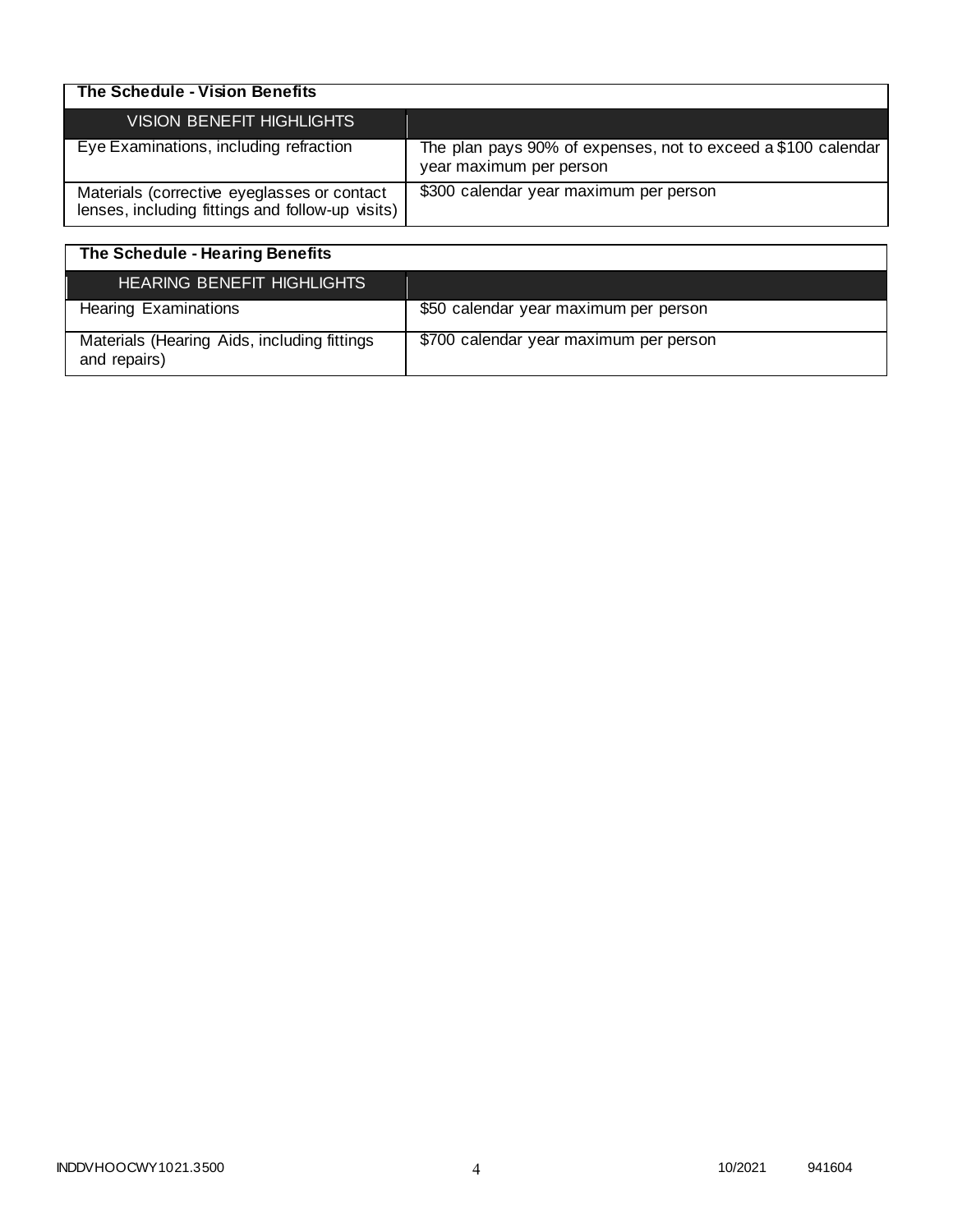# **Waiting Periods**

A Covered Person may access their dental, vision, and hearing benefit insurance once he or she has satisfied the following waiting periods:

- There is no waiting period for Class I or II dental benefits or for vision and hearing benefits.
- After 6 consecutive months of coverage dental benefits will increase to include the list of Class III procedures.
- After 12 consecutive months of coverage dental benefits will increase to include the list of Class IX procedures.

## **Missing Teeth Limitation**

There is no payment for replacement of teeth that are missing when a person first becomes insured. This payment limitation no longer applies after 24 months of continuous coverage.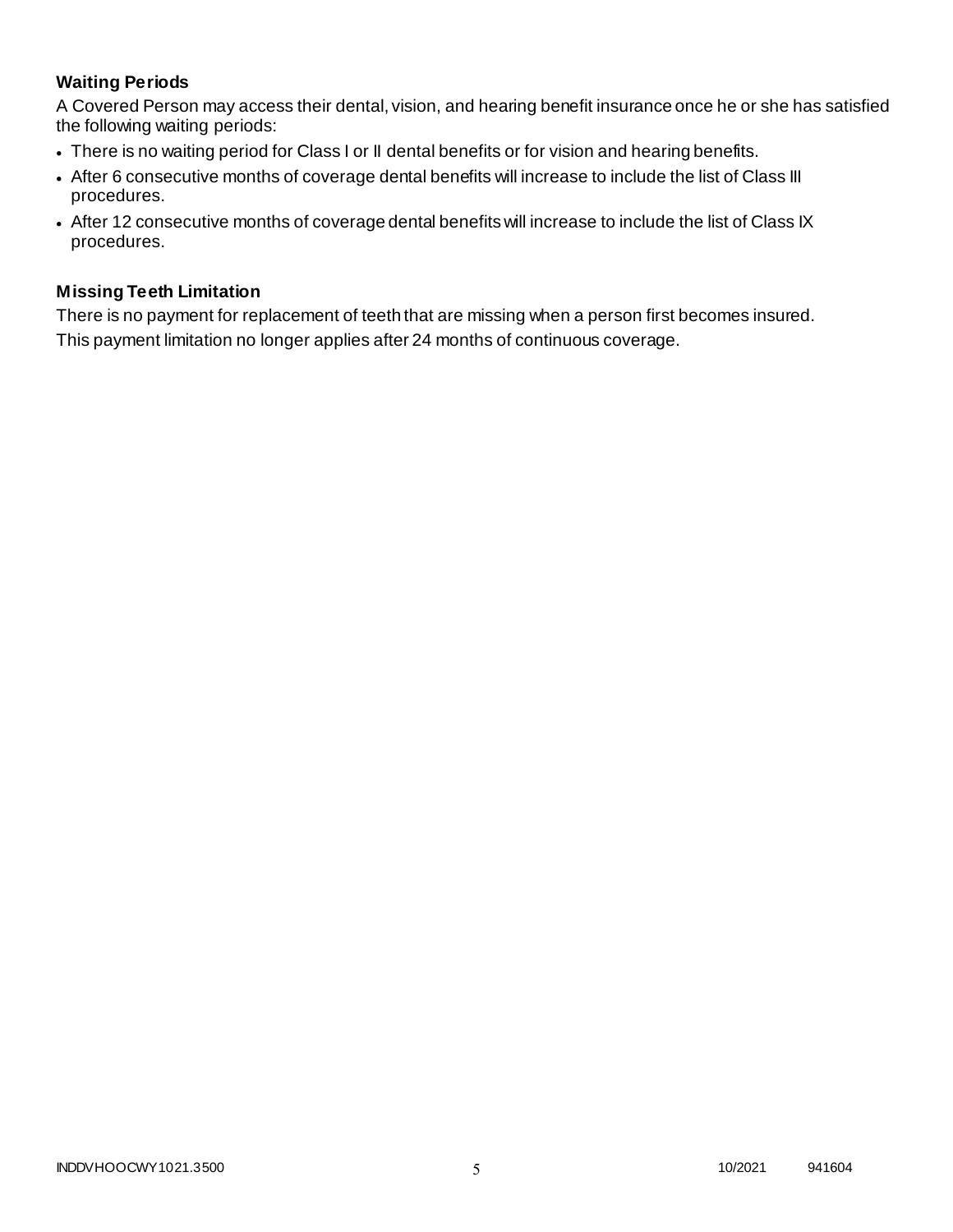# **E. Insured's Financial Responsibility**

The Insured is responsible for paying the monthly or quarterly premium on a timely basis. The Insured is also responsible to pay Providers for charges that are applied to the Deductibles, Coinsurance, and any amounts charged by Non-Participating Dental Providers in excess of the Contracted Fee. In addition, any charges for Medically Necessary and/or Dentally Necessary items that are excluded under the Policy are the responsibility of the Insured.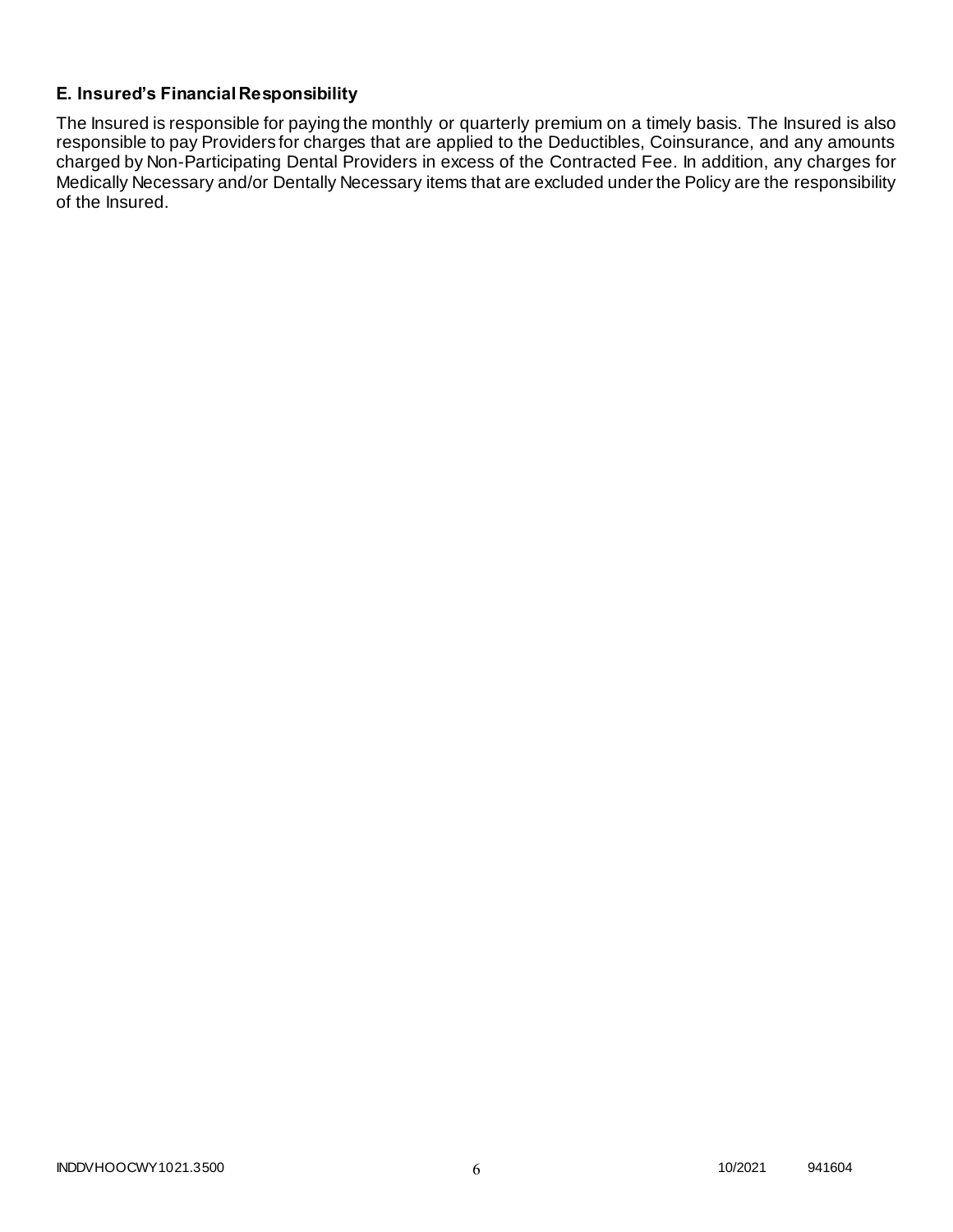# **F. Exclusions And Limitations: What Is Not Covered By This Policy**

# **Expenses Not Covered**

Covered Expenses will not include, and no payment will be made for:

- procedures which are not included in the list of Covered Dental Services, Covered Vision Services, or Covered Hearing Services;
- cone beam imaging;
- instruction for plaque control, oral hygiene and diet;
- core build-ups;
- veneers;
- precious or semi-precious metals for crowns, bridges and abutments;
- restoration of teeth which have been damaged by erosion, attrition or abrasion;
- bite registrations; precision or semi-precision attachments; or splinting;
- orthodontic treatment, except for the treatment of cleft lip and cleft palate;
- general anesthesia or intravenous sedation, when used for the purposes of anxiety control or patient management is not covered; may be considered only when medically or dentally necessary and when in conjunction with covered complex oral surgery;
- athletic mouth guards;
- services performed solely for cosmetic reasons;
- personalization or decoration of any dental device or dental work;
- replacement of an appliance per benefit guidelines;
- services that are medical in nature;
- services and supplies received from a hospital;
- prescription drugs;
- plano lenses;
- VDT (video display terminal)/computer eyeglass benefit;
- medical or surgical treatment of the eyes;
- any type of corrective vision surgery, including LASIK surgery, radial ketatonomy (RK), automated lamel lar keratoplasty (ALK), or conductive keratoplasty (CK);
- Orthoptic or vision training and any associated supplemental testing;
- any eye examination, or any corrective eyewear, required by an employer as a condition of employment;
- safety eyewear;
- sub-normal vision aids or non-prescription lenses;
- Magnification or low vision aids not shown as covered in the Schedule of Vision Coverage;
- Assistive Listening Devices (ALDs);
- medical and/or surgical treatment of the internal or external structures of the ear, including but not limited to Cochlear implants;
- Hearing Aids not prescribed by a Licensed Hearing Care Professional;
- ear protective devices or plugs;
- Hearing Aids maintenance/service contracts, ear molds and other miscellaneous repairs;
- Hearing Aids purchased online or over the counter (OTC); or
- Disposable Hearing Aids.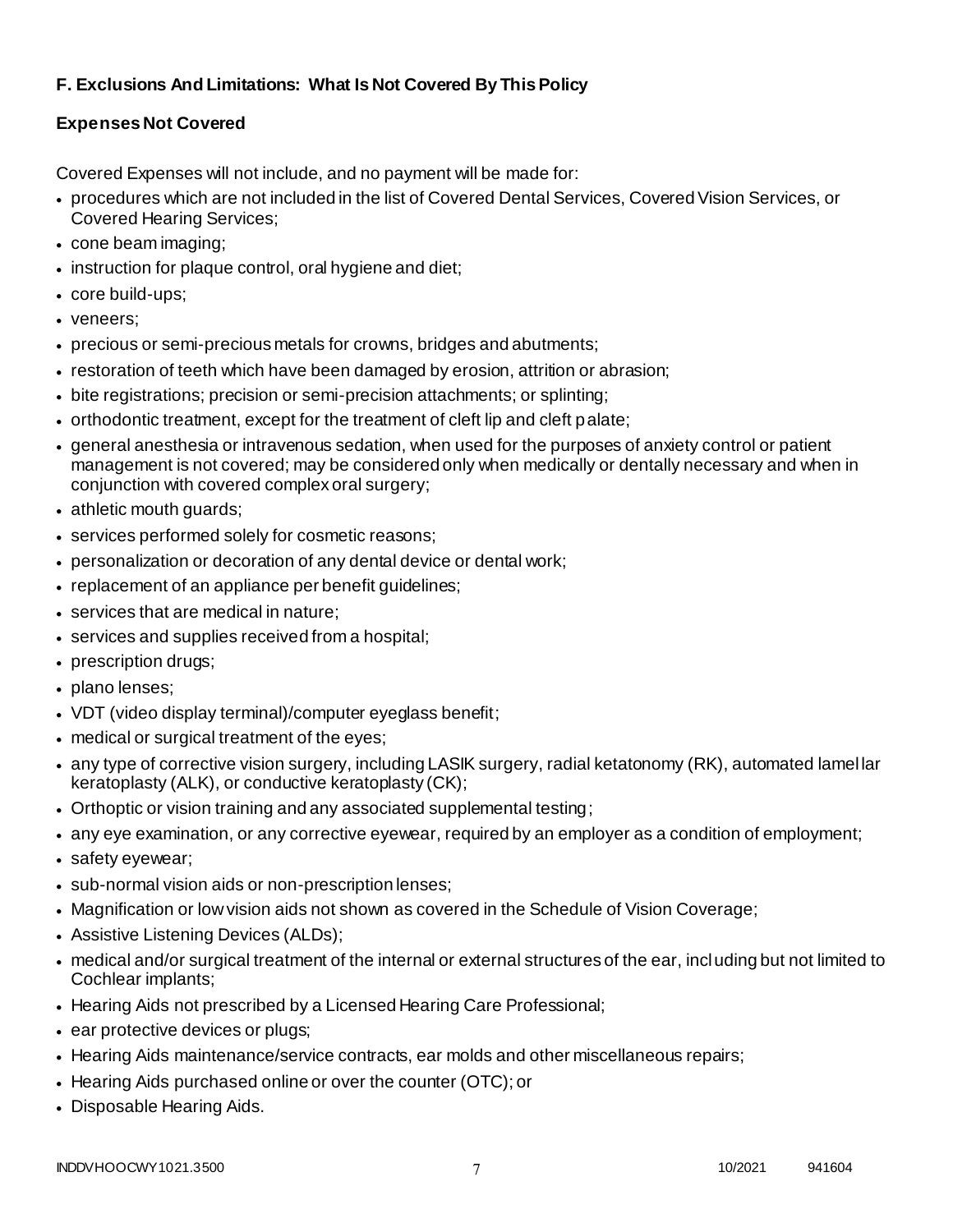## **General Limitations**

No payment will be made for expenses incurred for You or any one of Your Dependents:

- For services not specifically listed as Covered Services in this Policy;
- For services or supplies that are not Medically Necessary;
- For services received before the Effective Date of coverage;
- For services received after coverage under this Policy ends;
- For services for which You have no legal obligation to pay or for which no charge would be made if You did not have insurance coverage;
- For Professional services or supplies received or purchased directly or on Your behalf by anyone, including a Provider, from any of the following:
	- Yourself or Your employer;
	- a person who lives in the Covered Person's home, or that person's employer;
	- a person who is related to the Covered Person by blood, marriage or adoption, or that person's employer.
- for or in connection with an Injury arising out of, or in the course of, any employment for wage or profit;
- for or in connection with a Sickness which is covered under any workers' compensation or similar law;
- for charges made by a Hospital owned or operated by or which provides care or performs services for, the United States Government, if such charges are directly related to a condition which occurred while serving in the military or an associated auxiliary unit;
- services or supplies received due to an act of war, declared or undeclared while serving in the military or an associated auxiliary unit;
- to the extent that payment is unlawful where the person resides when the expenses are incurred;
- for charges which the person is not legally required to pay;
- for charges which would not have been made if the person had no insurance;
- to the extent that billed charges exceed the rate of reimbursement as described in the Schedule;
- for charges for unnecessary care, treatment or surgery;
- to the extent that You or any of Your Dependents is in any way paid or entitled to payment for those expenses by or through a public program, other than Medicaid;
- for or in connection with experimental procedures or treatment methods not approved by the American Dental Association or the appropriate dental specialty society;
- Procedures that are a covered expense under any other plan which provides dental, vision, or hearing benefits;
- To the extent that benefits are paid or payable for those expenses under the mandatory part of any auto insurance policy written to comply with a "no-fault" insurance law or an uninsured motorist insurance law. Cigna will take into account any adjustment option chosen under such part by You or any one of Your Dependents.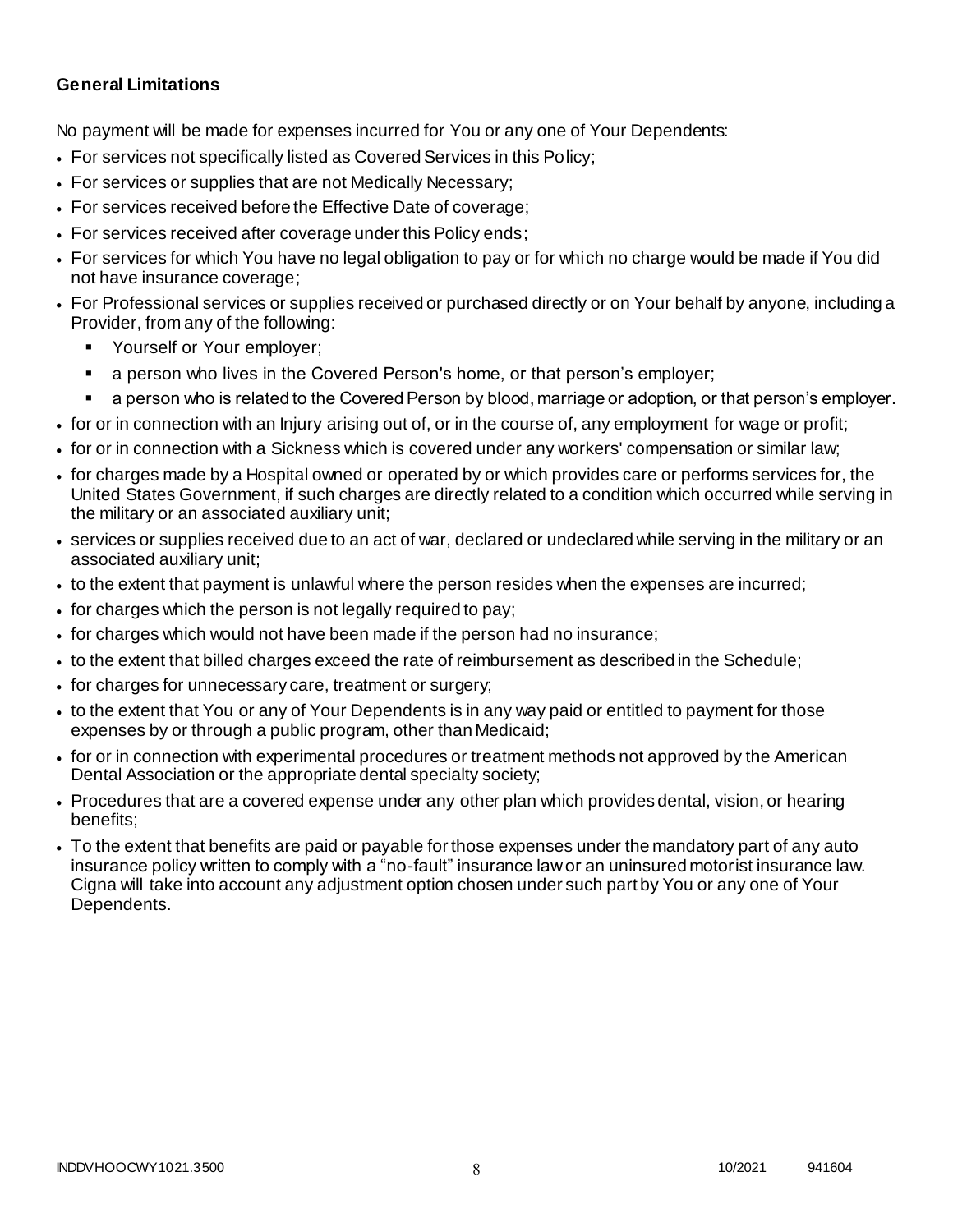## **G. Predetermination of Dental Benefits Program**

Predetermination of Benefits is a voluntary review of a Dentist's proposed treatment plan and expected charges. It is not preauthorization of service and is not required.

The treatment plan should include supporting pre-operative x-rays and other diagnostic materials as requested by Cigna's dental consultant. If there is a change in the treatment plan, a revised plan should be submitted.

Cigna will determine covered dental expenses for the proposed treatment plan. If there is no Predetermination of Benefits, Cigna will determine covered dental expenses when it receives a claim.

Review of proposed treatment is advised whenever extensive dental work is recommended when charges exceed **\$500**.

Predetermination of Benefits is not a guarantee of a set payment. Payment is based on the services that are actually delivered and the coverage in force at the time services are completed.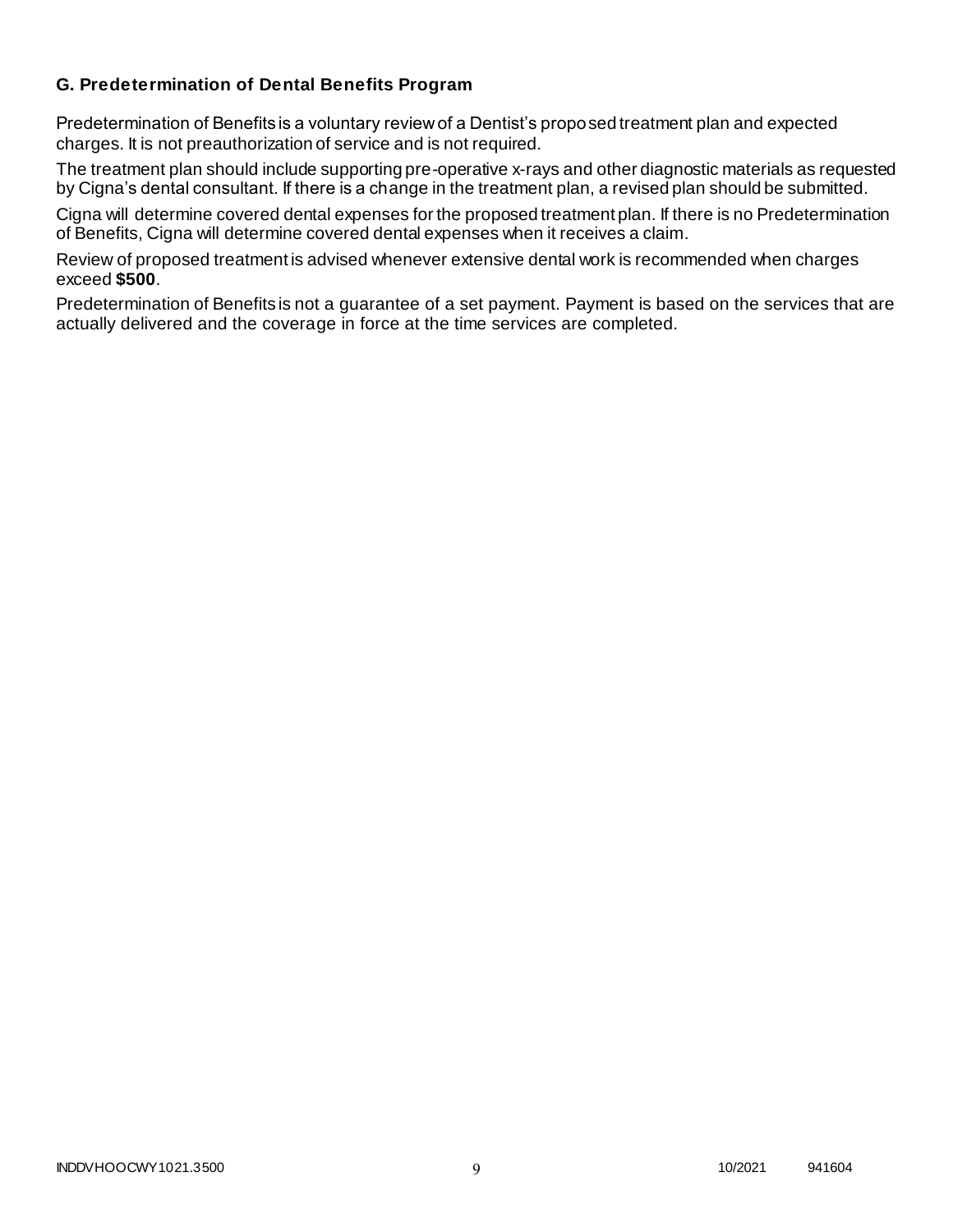## **H. General Provisions**

## **WHEN YOU HAVE A COMPLAINT OR AN APPEAL**

For the purposes of this section, any reference to "You," "Your" or "Yourself" also refers to a representative or Provider designated by You to act on Your behalf, unless otherwise noted.

We want You to be completely satisfied with the care You receive. That is why We have established a process for addressing Your concerns and solving Your problems.

#### **Start with Member Services**

We are here to listen and help. If You have a concern regarding a person, a service, the quality of care, or contractual benefits, You can call Our toll-free number and explain Your concern to one of Our Customer Service representatives. You can also express that concern in writing. Please call or write to Us at the following:

Customer Services Toll-Free Number or address on mycigna.com, explanation of benefits or claim form

We will do Our best to resolve the matter on Your initial contact. If We need more time to review or investigate Your concern, We will get back to You as soon as possible, but in any case within 30 days. If You are not satisfied with the results of a coverage decision, You can start the appeals procedure.

#### **Appeals Procedure**

Cigna has a two step appeals procedure for coverage decisions. To initiate an appeal, You must submit a request for an appeal in writing within 365 days of receipt of a denial notice. You should state the reason why You feel Your appeal should be approved and include any information supporting Your appeal. If You are unable or choose not to write, You may ask to register Your appeal by telephone. Call or write to Us at the toll-free number or address on Your Benefit Identification card, explanation of benefits or claim form.

#### **Level One Appeal**

Your appeal will be reviewed and the decision made by someone not involved in the initial decision. Appeals involving Medical Necessity or clinical appropriateness will be considered by a health care professional.

For level one appeals, We will respond in writing with a decision within 30 calendar days after We receive an appeal for a postservice coverage determination. If more time or information is needed to make the determination, We will notify You in writing to request an extension of up to 15 calendar days and to specify any additional information needed to complete the review. An adverse written decision will specify why the services, procedures or supplies requested are not Medically Necessary and/or Dentally Necessary and will include Your rights to have the decision reviewed, with the possibility of an expedited review if a delayed review would adversely affect You.

If You are not satisfied with Our level-one appeal decision, You may request a level-two appeal.

#### **Level Two Appeal**

If You are dissatisfied with Our level one appeal decision, You may request a second review. To start a level two appeal, follow the same process required for a level one appeal.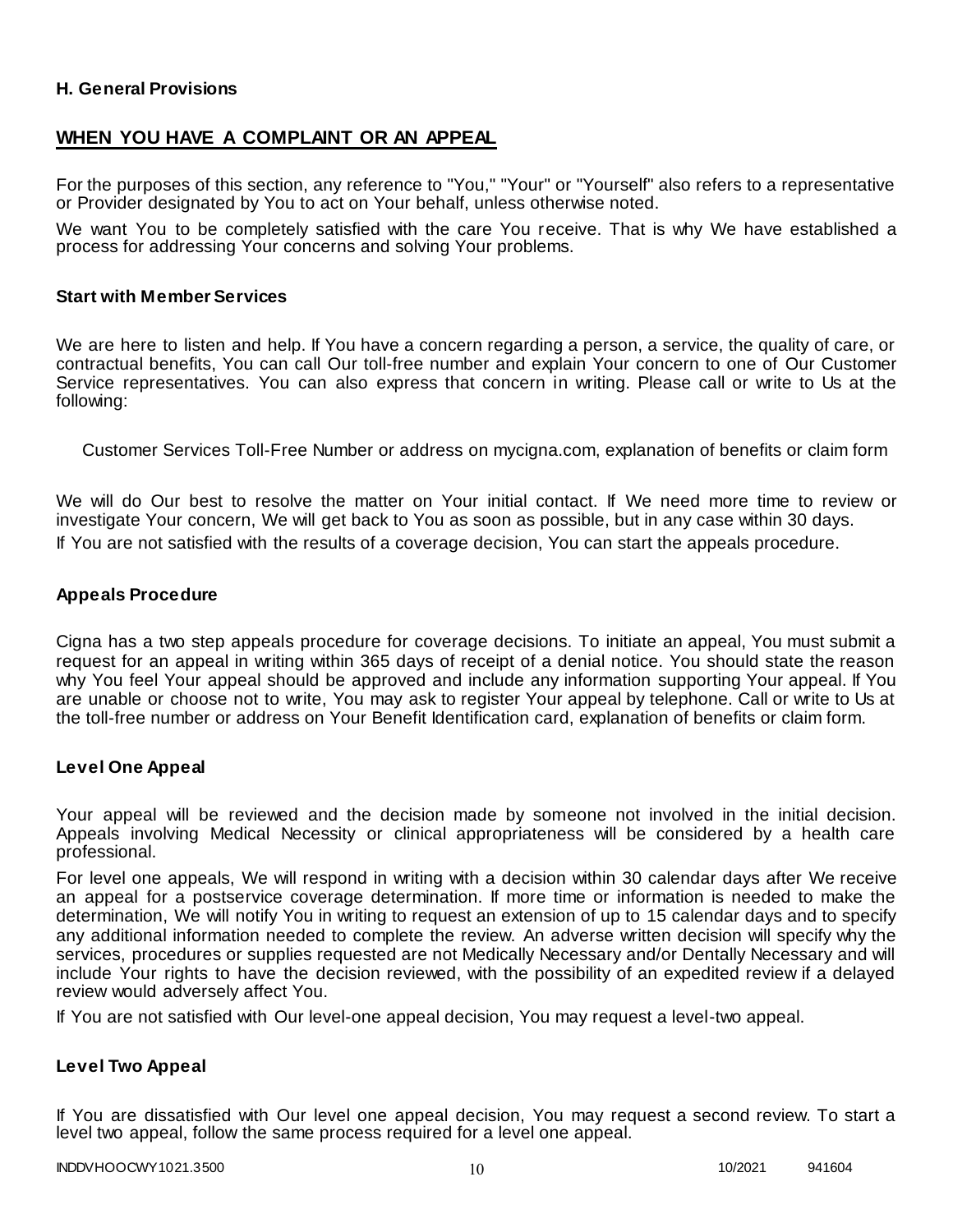Most requests for a second review will be conducted by the Appeals Committee, which consists of at least three people. Anyone involved in the prior decision may not vote on the Committee. For appeals involving Medical Necessity or clinical appropriateness, the Committee will consult with at least one Dentist reviewer in the same or similar specialty as the care under consideration. You may present Your situation to the Committee in person or by conference call.

For level two appeals We will acknowledge in writing that We have received Your request and schedule a Committee review. For postservice claims, the Committee review will be completed within 30 calendar days. If more time or information is needed to make the determination, We will notify You in writing to request an extension of up to 15 calendar days and to specify any additional information needed by the Committee to complete the review. You will be notified in writing of the Committee's decision within five working days after the Committee meeting, and within the Committee review time frames above if the Committee does not approve the requested coverage. An adverse written decision will include the signed opinion of at least one credited medical or dental consultant who agrees with the denial and who is not an employee of Ours if requested by You, Your rights to a review of the decision by health care professionals who have no association with Us and is not the attending physician or physician's partner, and the possible right to an expedited review if a delayed review would adversely affect You. The adverse written decision will also include Your rights to having the claim reviewed by an external review organization.

## **Expedited Review**

An expedited review will be available when a normal review would seriously jeopardize the life or health of a Covered Person or would jeopardize the Covered Person's ability to regain maximum function. A decision for an expedited review decision will be made within 72 hours after the review has commenced.

## **External Review**

Once the internal review process has been exhausted, You have the right to request an external review within 120 days of receiving the Appeals Committee's adverse decision. The request for an external review must be in writing and will need to include all necessary information and documents pertaining to the adverse decision. You must also provide written consent authorizing the Wyoming Commissioner of Insurance to obtain all necessary medical records from both Us and any health care provider used for review purposes regarding the decision to deny, limit, reduce or terminate coverage. All medical records used in the external review process will be held in confidence.

## **Notice of Benefit Determination on Appeal**

Every notice of an appeal decision will be provided in writing or electronically and, if an adverse determination, will include:

- (1) the specific reason or reasons for the denial decision;
- (2) reference to the specific Policy provisions on which the decision is based;
- (3) a statement that the claimant is entitled to receive, upon request and free of charge, reasonable access to and copies of all documents, records, and other Relevant Information as defined;
- (4) upon request and free of charge, a copy of any internal rule, guideline, protocol or other similar criterion that was relied upon in making the adverse determination regarding Your appeal, and an explanation of the scientific or clinical judgment for a determination that is based on a medical necessity, experimental treatment or other similar exclusion or limit.

## **Relevant Information**

INDDVHOOCWY1021.3500 10/2021 941604 Relevant Information is any document, record, or other information which was relied upon in making the benefit determination; was submitted, considered, or generated in the course of making the benefit determination, without regard to whether such document, record, or other information was relied upon in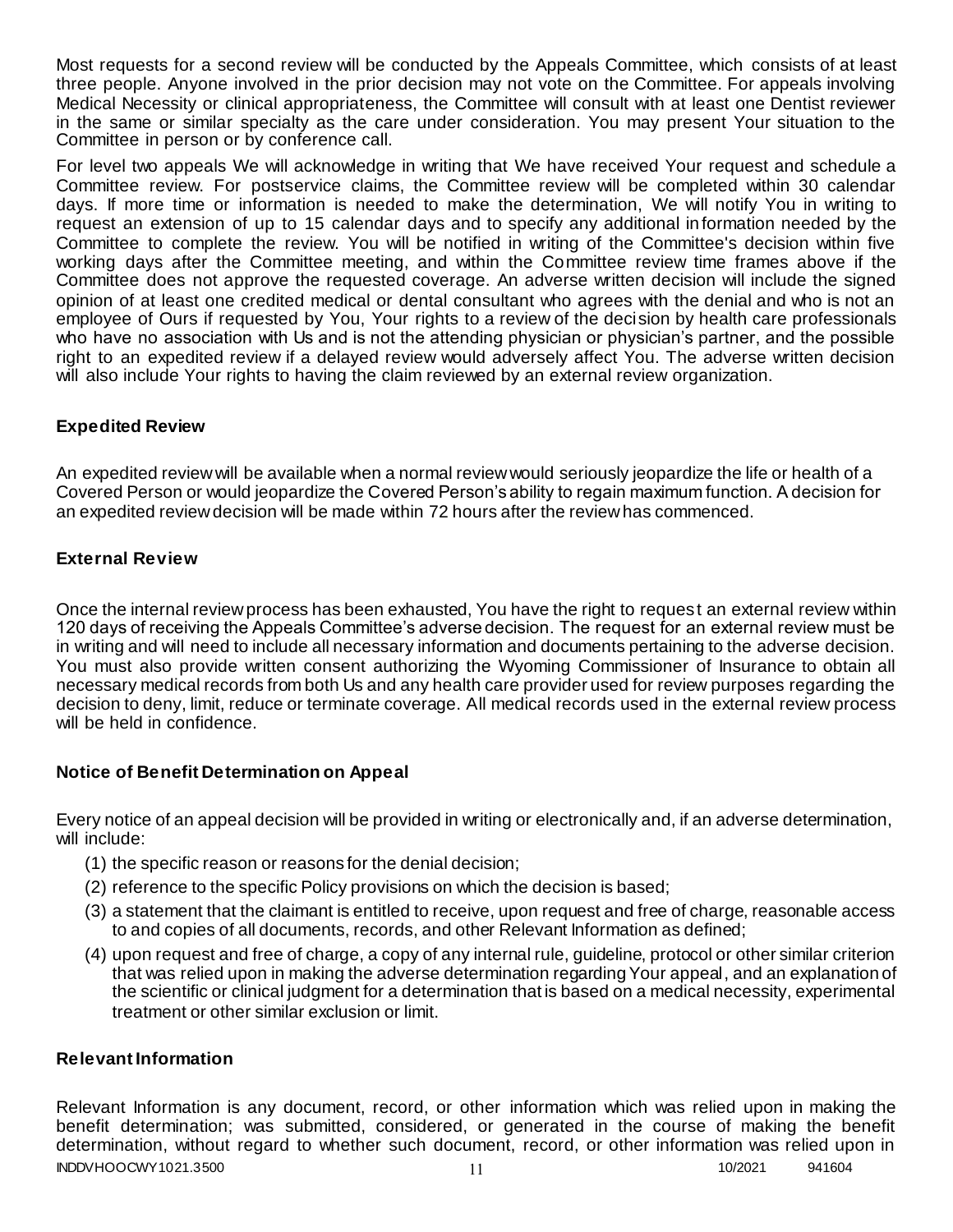making the benefit determination; demonstrates compliance with the administrative processes and safeguards required by federal law in making the benefit determination; or constitutes a statement of policy or guidance with respect to the plan concerning the denied treatment option or benefit or the claimant's diagnosis, without regard to whether such advice or statement was relied upon in making the benefit determination.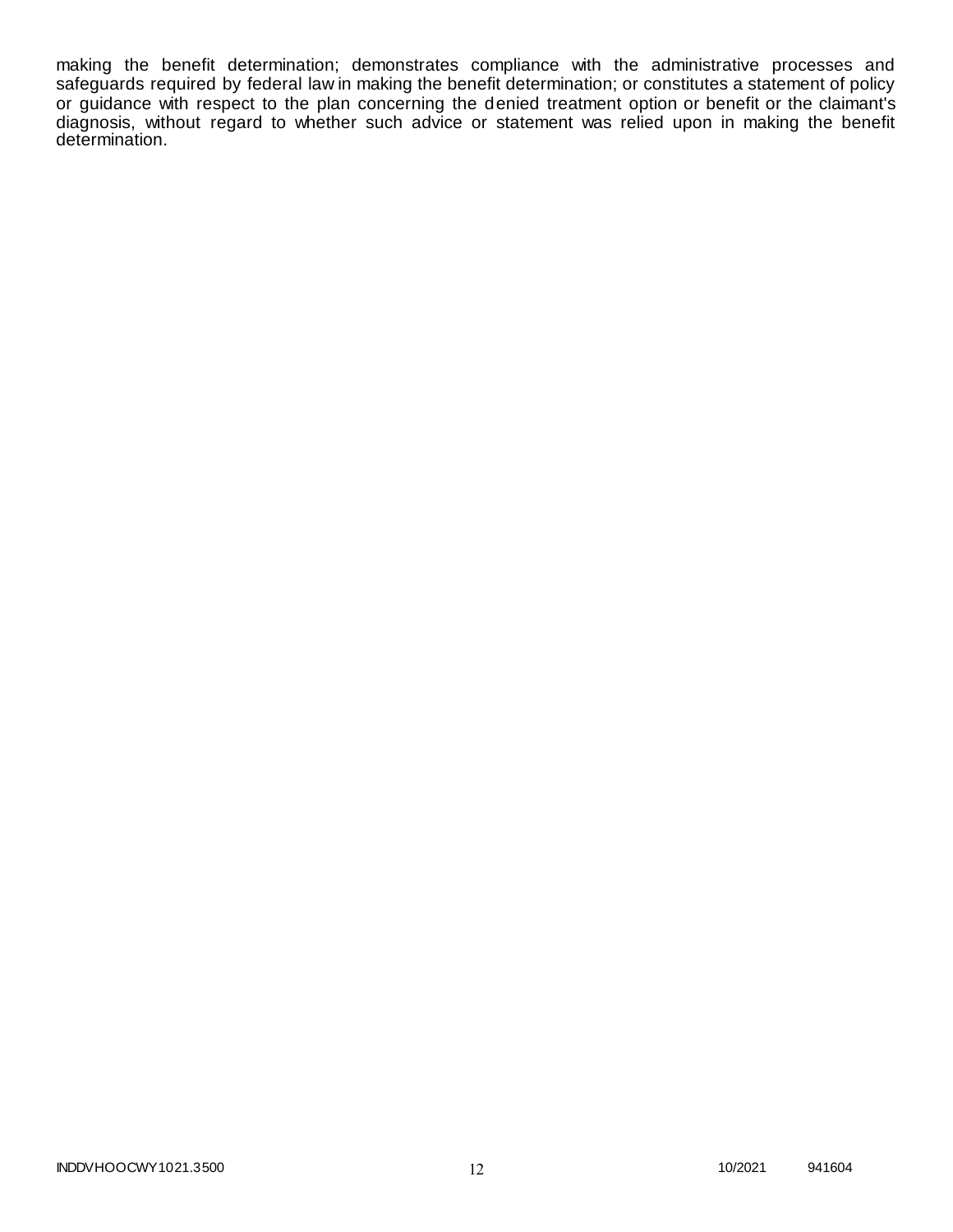# **I. Participating Dental Providers**

Cigna will provide a current list of Dentists currently participating with Cigna and their locations to each Covered Person upon request.

To verify if a Dentist is currently participating with Cigna and is accepting new Cigna Insureds, the Covered Person should visit Our website at mycigna.com.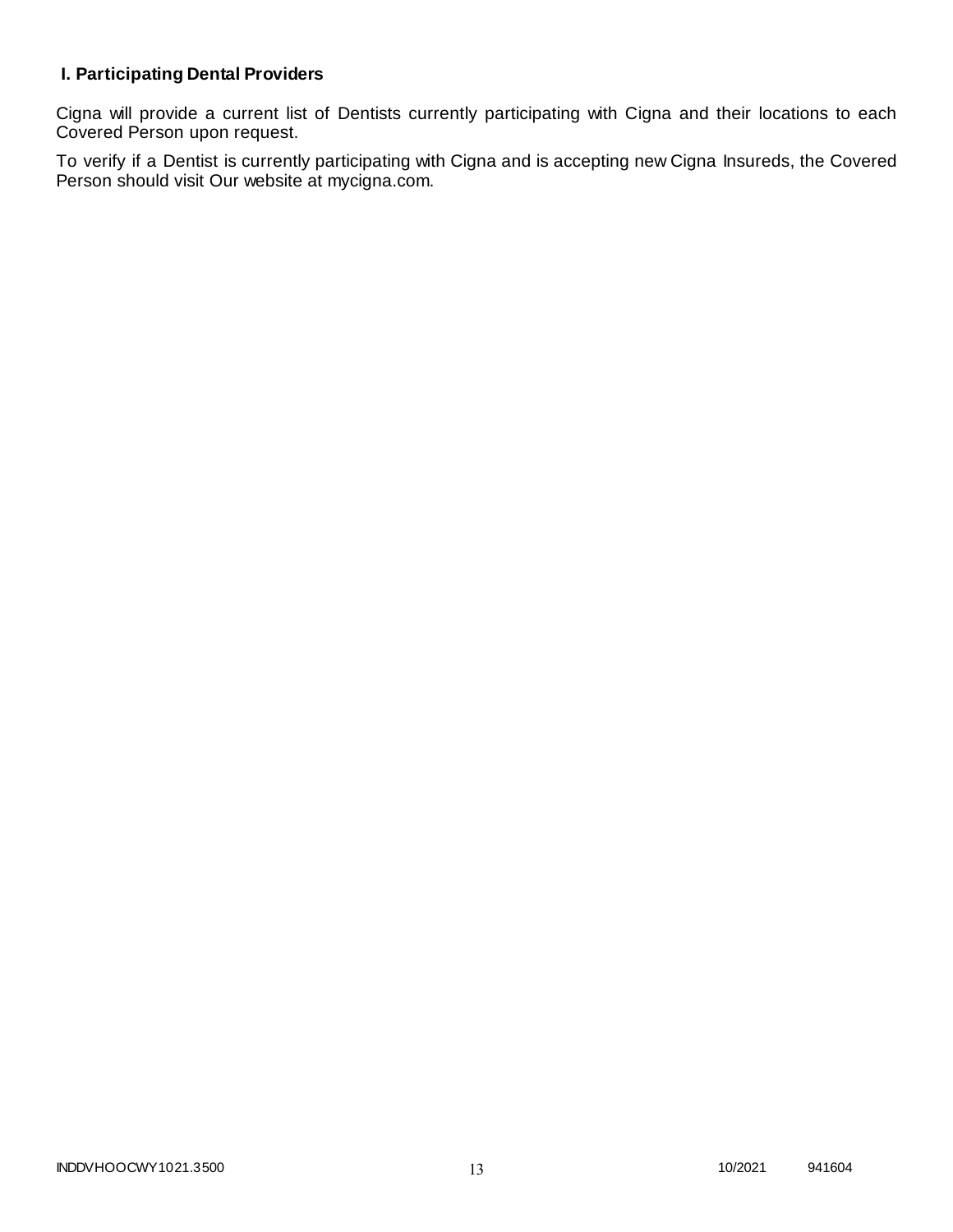## **J. Renewability, Eligibility, and Continuation**

1. The Policy will renew except for the specific events stated in the Policy. Cigna may change the premiums of the Policy with 60 days written notice to the Insured. However, Cigna will not refuse to renew or change the premium schedule for the Policy on an individual basis, but only for all Insureds in the same class and covered under the same Policy as You.

2. The individual plan is designed for residents of Wyoming who are not enrolled under or covered by any other group or individual health coverage. You must notify Cigna of all changes that may affect any Covered Person's eligibility under the Policy.

3. You or Your Dependent(s) will become ineligible for coverage:

- When premiums are not paid according to the due dates and grace periods described in the premium section.
- With respect to Your Spouse, Domestic Partner, or partner to a Civil Union: when the Spouse is no longer married to the Insured or when the union is dissolved.
- With respect to You and Your Family Member(s): when You no longer meet the requirements listed in the Conditions of Eligibility section.
- The date the Policy terminates.
- When the Insured no longer lives in the Service Area.

4. If a Covered Person's eligibility under this Plan would terminate due to the Insured's death, divorce or if other Dependents would become ineligible due to age or no longer qualify as dependents for coverage under this Plan; except for the Insured's failure to pay premium, the Covered Person's insurance will be continued if the Covered Person exercising the continuation right notifies Cigna and pays the appropriate monthly premium within 60 days following the date this Policy would otherwise terminate. Any waiting periods in the new Plan will be considered as being met to the extent coverage was in force under this Plan.